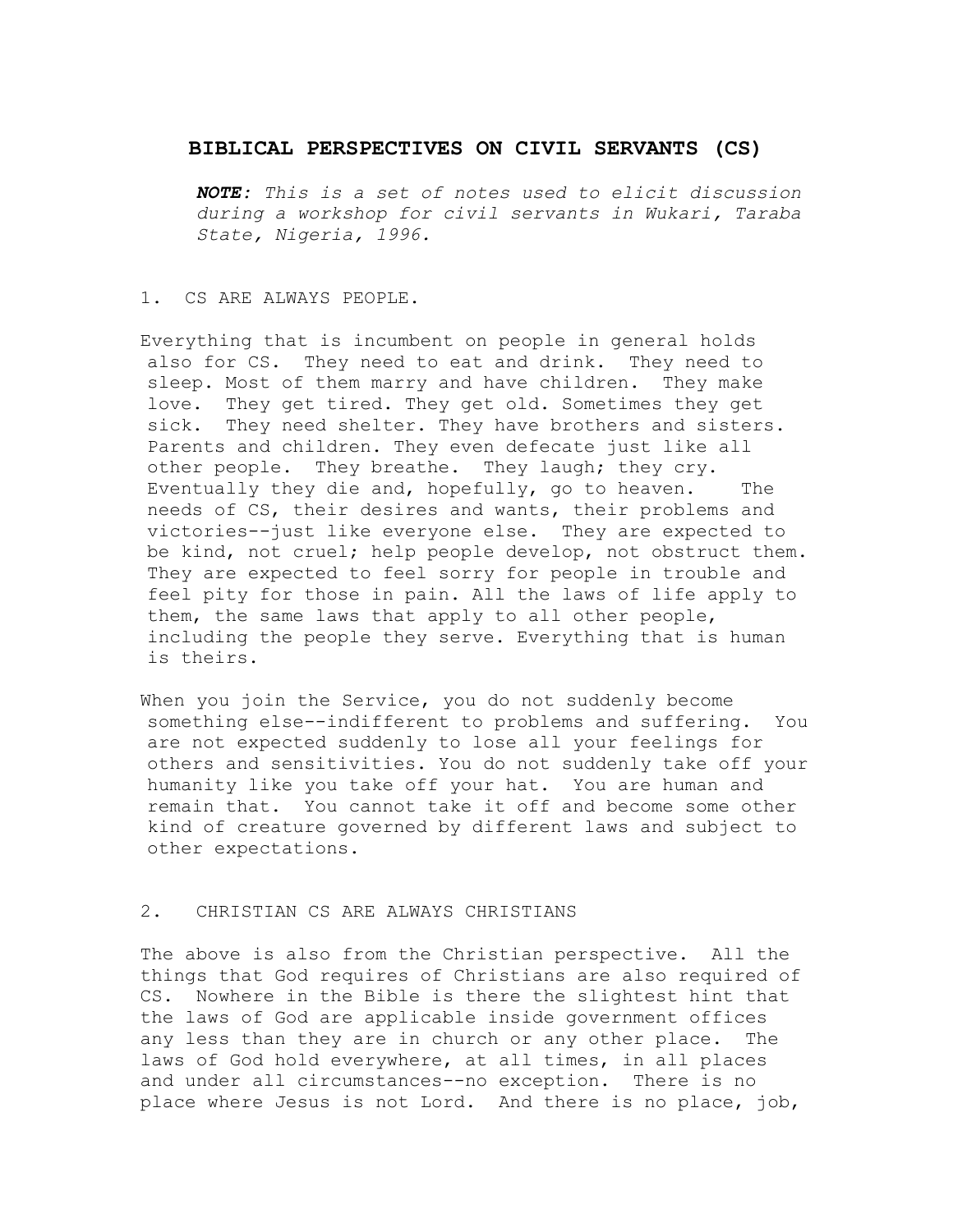position or condition in which a Christian ceases to be Christian.

### 3. GENERAL BIBLICAL PERSPECTIVES ON HUMAN RELATIONS

The most explicit teachings in the Bible about CS are not rules that deal specifically with CSs. It is the Biblical rules concerning general human behaviour that ought to guide every human being, incl CSs, in all circumstances they find themselves in. Some of the most common or famous are:

Cultural Mandate [CM] (Gen. 1:26-28) The CM talks about ruling over the earth. The CS is the hands, eyes, nose, ear, feet of the ruler in power. It is an instrument for ruling. That is the first command given to mankind. That is what God wanted us to do: to rule this world, to make something of it. See my book THE PROPHET MOSES<sup>[1](#page-1-0)</sup> FOR TODAY,  $5, 6,$ 7, 11

Decalogue [10 commandments] (Exod. 20; Deut. 5)

Great Commandment (Mat 22:37-40) MOSES 218 Romans 13:8 Let no debt remain outstanding, except the continuing debt to love one another, for he who loves his fellowman has fulfilled the law. Galatians 5:14 The entire law is summed up in a single command: "Love your neighbor as yourself."

Golden Rule (Mat. 7:12; Luke 6:31) MOSES 217

OTHER RELEVANT PASSAGES/TEACHINGS

Image of God in man (Gen. 26-28; Ex. 7:1) MOSES 8, 9, 10, 11,51, 78, 116 God's People a Blessing (Gen. 12:2-3) MOSES 59 Ethnocentrism or Tribalism MOSES 56, 58

<span id="page-1-0"></span><sup>1</sup>References to "MOSES" in this document refer to Boer's *The Prophet Moses for Today: 366 Social Meditations.* The numbers behind the references refer to the number of the meditation. The book itself is found on this website page under the section "Bible and Theology."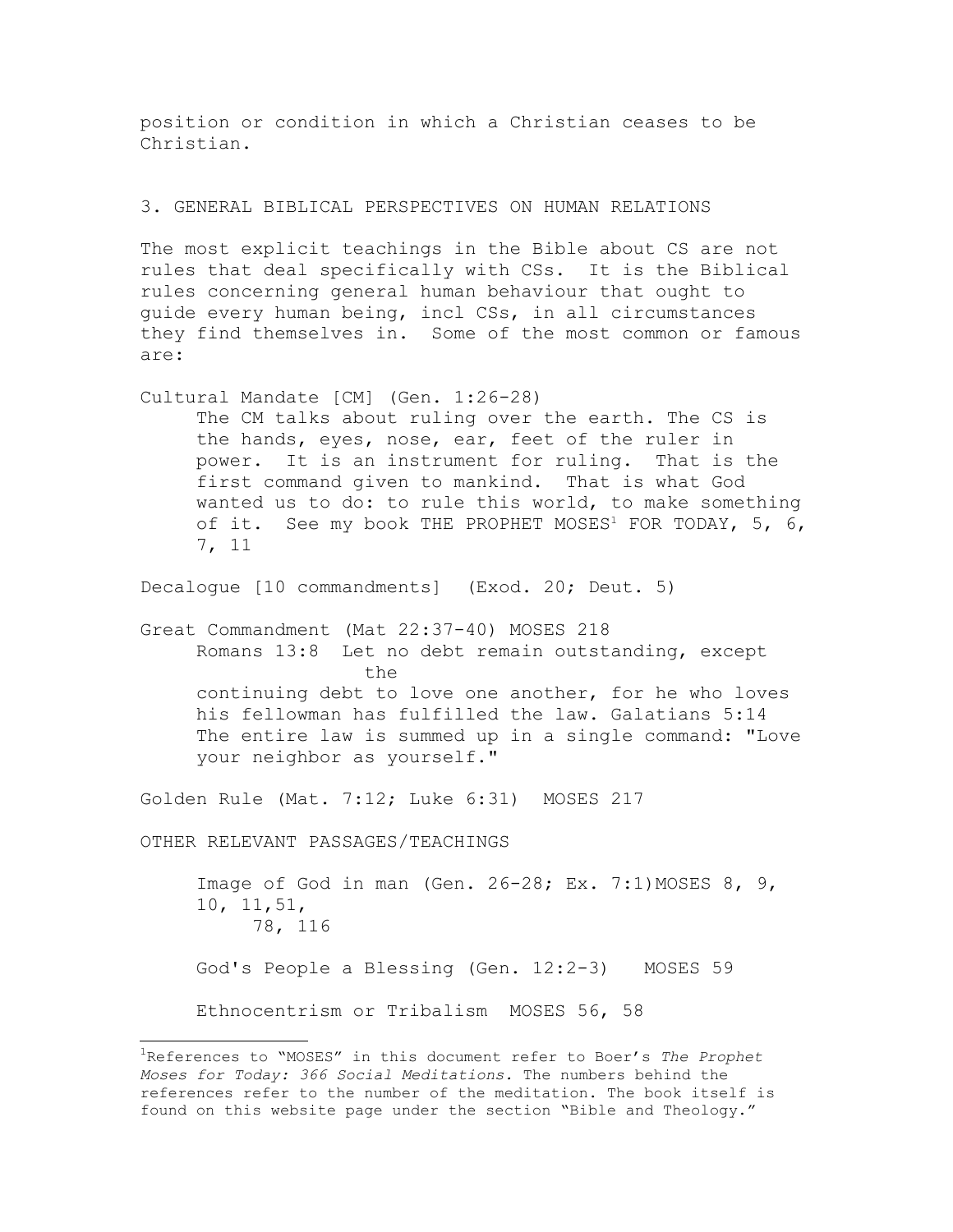Corruption is the product of unbelief and always begets corruption, disunity and chaos (Gen. 20:1ff) MOSES, 62, 67

Nothing is impossible with God (Gen. 17:7) MOSES, 68

God often uses difficult situations for good (Gen. 50:20; Rom. 8:28-39) MOSES, 69

God expects Christians to obey the government (Rom.  $13:1-7$ ),

> but note the definition and basic function of government. Then also note the following: Ex. 1:17; I Sam 16:1ff. Note the story of Daniel who refused to obey the wrong commands of the king. Note how Paul and the other disciples refused to quit preaching when ordered to do so by the authorities (Acts. 5:20).

MOSES, 70-71, 108 God could be calling you to rescue your

people instead of cheating them as so many CS do. Listen to Him. You just could be surprised (Ex. 3:10) MOSES, 72

- God will not accept excuses that disempower us and that keep us from serving Him or rescuing His people (Ex. 4:10) MOSES, 73
- God can be slower to rescue than we want Him to be. We may then wrongly conclude that our efforts are all in vain (Ex. 5:23) MOSES, 76
- God expects us to open our eyes to His reality and power (Ex. 6:1). He can use you to do a miracle of liberation that you never expected (Ex. 7:9). He will fight for you (Ex. 14:14, 21) MOSES, 77, 80, 84, 86.
- When God's people stand up for the right, His and their enemies will run out of fear (Ex. 14:25) MOSES, 85

Remember how God has rescued His people in the past as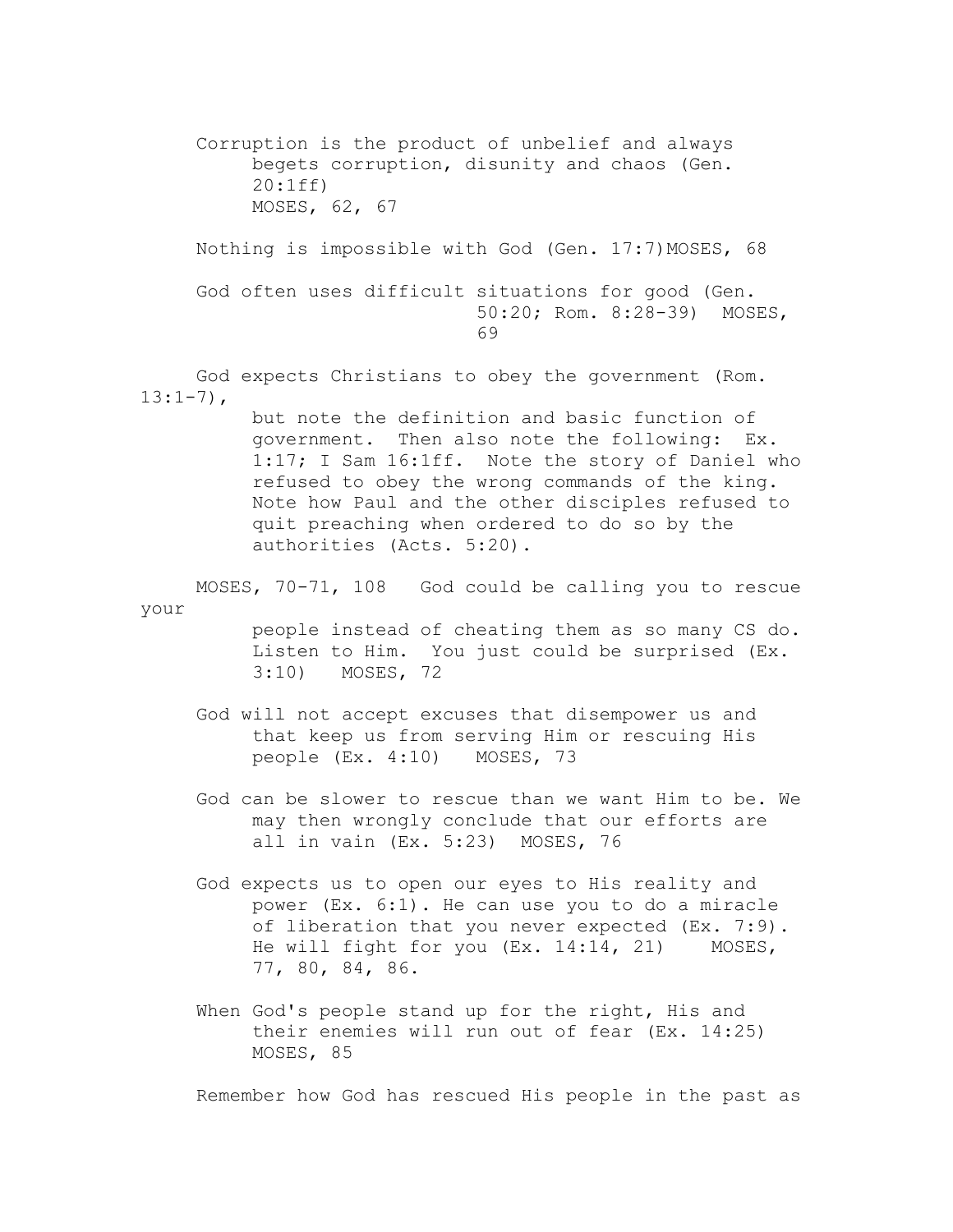a guarantee He will do so in the future. Forgetfulness can be fatal for our faith and action (Ex. 15:13, 22, 24) MOSES, 87, 88 The God of healing (Ex. 15:26) MOSES 89 Grumbling weakens and disempowers (Ex. 16:2) MOSES 90 God's law is for everyone (Deut. 17:19) MOSES 99 No other gods (Ex. 20:3) MOSES 103 Example of other gods (Ex. 20:3) MOSES 105 Tribalism--another god (Ex. 20:3) MOSES 107 God in everything (Ex. 20:3) MOSES 109 God all in all (Ex. 20:3) MOSES 111 Ideology as idol (Deut. 5:8) MOSES 113 Religion for the support of the powerful (Ex. 20:4) MOSES 114 Stealing (Ex. 20:15) MOSES 206, 208, 209, 213, 215, 216 223, 224, 225, 226, 227 Defending your neighbour, incl. your enemy (Ex. 23:4-5) MOSES 219, 220 Love of money (I Tim 6:10) MOSES 222 More blessed to give than.... (Acts 20:35) MOSES 221 The way to prosperity (Deut. 15:4-5) MOSES 366 *LIVING IN GOD'S WORLD*[2](#page-3-0)--

PAGES 51-52 BRIBERY Also: Acts 24:26-27 At the same time he was hoping that Paul would offer him a bribe, so he

<span id="page-3-0"></span><sup>2</sup>*Living in God's World* is a compilation of Bible passages on all these topics. It is listed on this page under "Bible and Theology," but it is not reproduced due to copyright issues in the Western world, something we did not worry about too much in Nigeria.